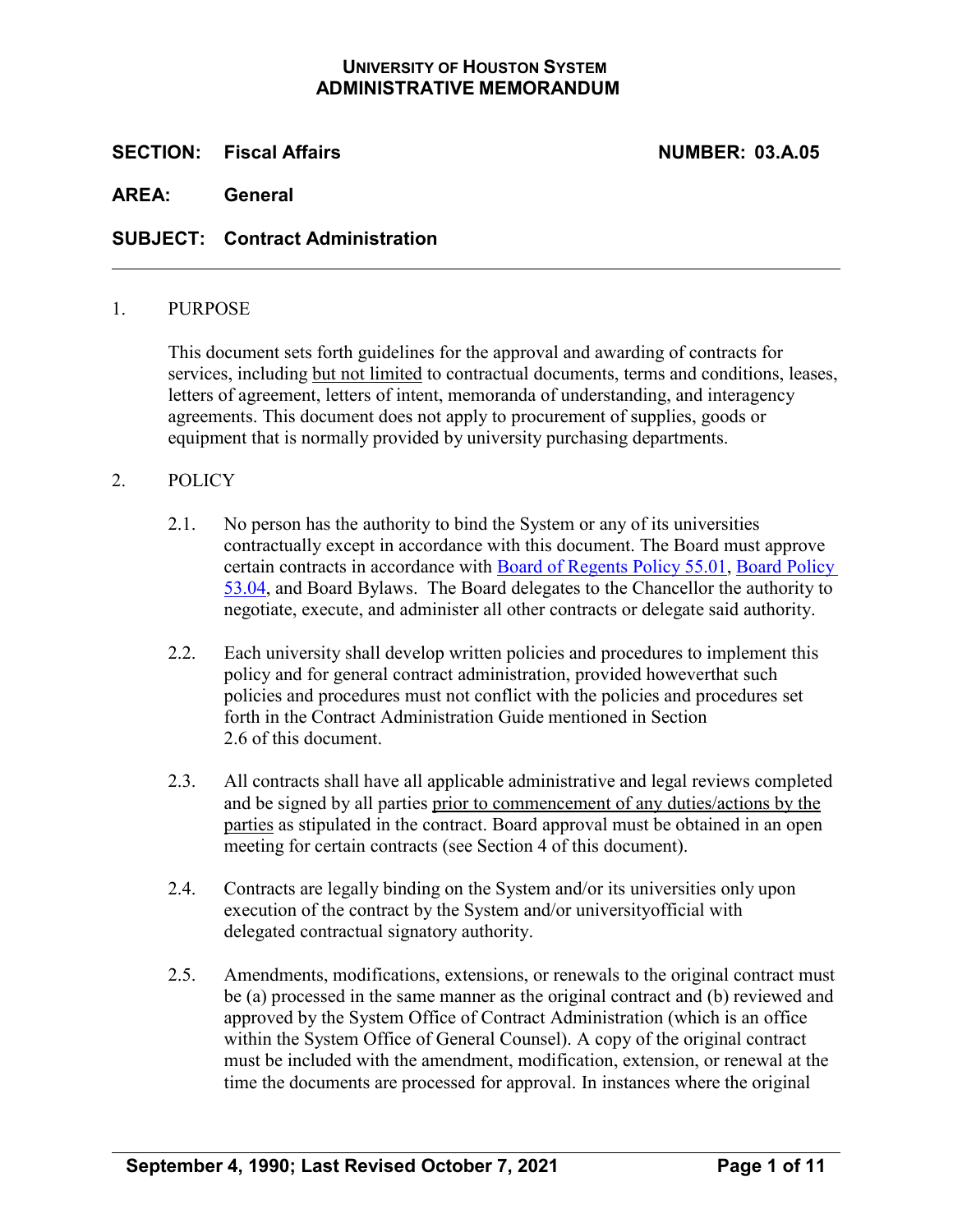contract was approved by the Board and the aggregate revised contract amount does not exceed 25% of the original contract, the Chancellor is authorized to execute the amendment, modification, extension or renewal without further action by the Board. In instances where the original contract was not approved by the Board and the aggregate revised contract amount will exceed \$1,000,000, the Board must approve the amendment, modification, extension or renewal.

2.6. Each university shall follow the contract administration guidelines andpolicies promulgated by the System Office of Contract Administration, including without limitation the guidelines and policies set forth in the [Contract Administration](https://uhsystem.edu/legal-affairs/contract-administration/pdf-documents/contract-administration-guide_10.04.2021.pdf)  [Guide](https://uhsystem.edu/legal-affairs/contract-administration/pdf-documents/contract-administration-guide_10.04.2021.pdf) promulgated by the System Office of Contract Administration. The System Office of Contract Administration may revise the Contract Administration Guide at its sole discretion.

### 3. GENERAL PROVISIONS

#### 3.1. Contract Management:

- a. Each university shall retain at least one executed copy of everycontract into which it enters. These copies may be retained by the unit that originated the contract or by a central repository as specified by the university. Although original and signed contracts are preferred by this document, certain situations exist, i.e., contracting partieslocated overseas, etc., that may require electronic or facsimile (collectively"facsimile") copies of the contract and contract signatures so that contract performance may begin. Fully-signed agreements (or facsimiles) must be obtained by the originating unit within 10 business days from the date of final execution and prior to performance under the contract. All personnel responsible for contracts within the originating units should anticipate the time needed to receive fully signed contracts and plan accordingly.
- b. Each university shall develop and maintain a contract management system, including contract monitoring mechanisms such as contract monitoring checklists and other mechanisms as defined by the university, to ensure that the terms and conditions of each contract are performed in an appropriate manner. The individual(s) responsible for ensuring that the terms and conditions of the contract are met shall sign an appropriate statement acknowledging this important responsibility. Such documentation, to include an acknowledgement statement and the person's name, title, signature and date of signature shall be maintained with the records associated with each contract. If responsibility transfers to another individual prior to the contract end dateor renewal of the contract, a new acknowledgment statement must be completed identifying the person responsible for ensuring the terms and conditions of the contract are met. This chain of responsibility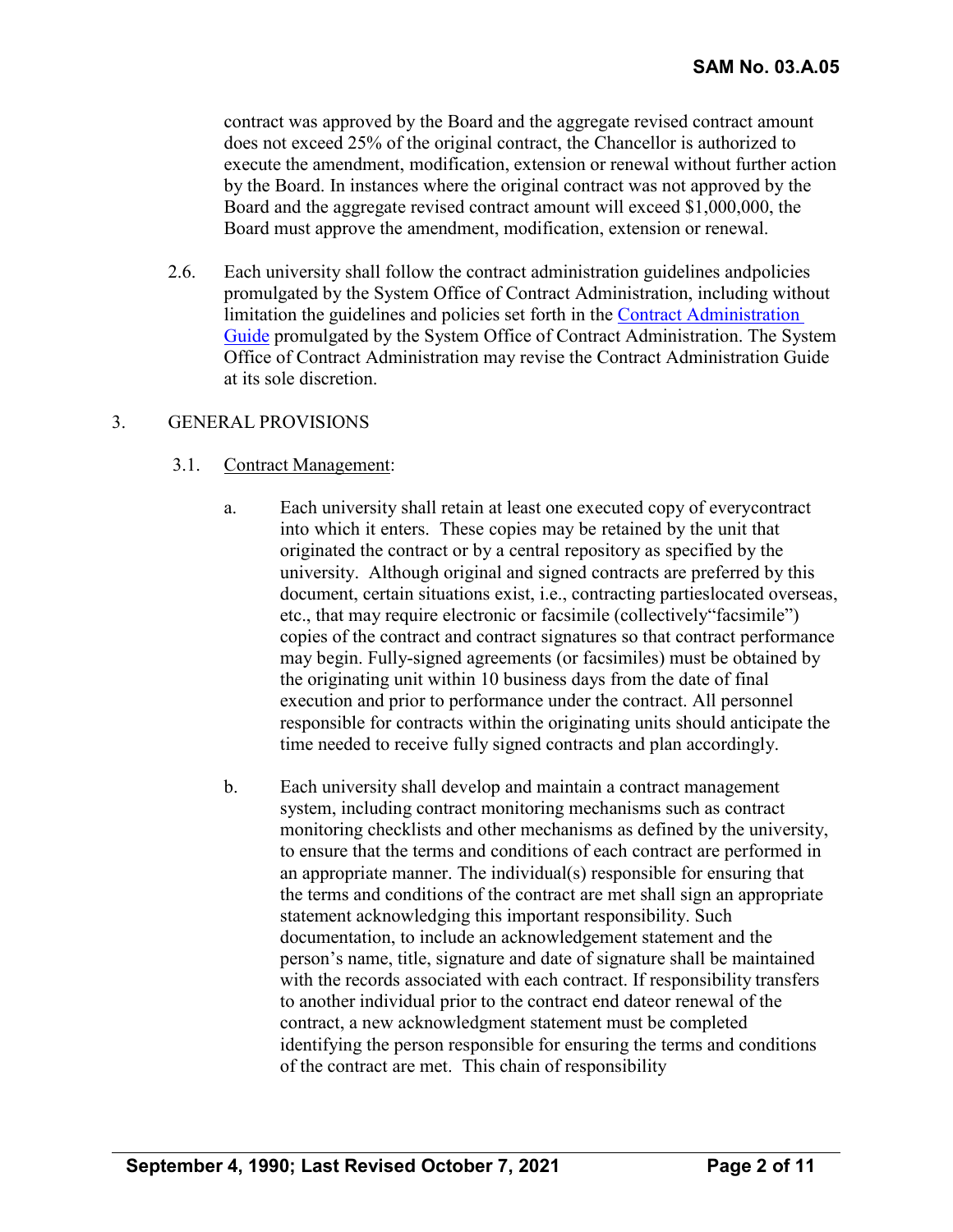memorandum, containing a signed acknowledgment statement, should be retained by the department(s) responsible for contract compliance.

In the case of System-wide or multi-campus contracts, the individual assuming responsibility for ensuring that the terms and conditions of the contract are met shall also ensure that standardized contract monitoring mechanisms are in place at all universities. This includes ensuring acknowledgment by appropriate personnel at the universities for contract monitoring roles and responsibilities, and that as changes in personnel occur, a new acknowledgment statement is completed to transition and document contract monitoring roles. If responsibility transfers to another individual prior to the contract end dateor renewal of the contract, a new acknowledgment statement must be completed identifying the individual responsible for ensuring the terms and conditions of the contract are met. This chain of responsibility memorandum, containing a signed acknowledgment statement, should beretained by the department(s) responsible for monitoring contract compliance.

- c. Each university shall comply with all contract publication andreporting requirements of the General Appropriations Act and Texas Government Code 2261.253 for agreements which are executed on September 1, 2015 or after on its web site, whether reviewed by the System Office of Contract Administration or not, in the manner required by the Division of Administration and Finance.
- 3.2. Audit Clause: All revenue generating contracts and all contracts where payment by a university is contingent upon records processed and maintained by another party to the contract shall contain an audit clause. This clause shall give the System and/or its universities the right to access and audit any and all documents pertaining to the contractual relationship held by any partyto the contract.

## 4. CONTRACTS REQUIRING BOARD APPROVAL

- 4.1. Board approval must be obtained in an open meeting for contracts described in [Board Policy](http://www.uhsystem.edu/board-of-regents/policies/index.php#SectionVI) 55.01.01, including the following contracts:
	- a. Contracts for the purchase, gift or acquisition of real property;
	- b. Contracts for the sale of real property or conveyance of any interests in real property; expressly excluded are utility easements to serve one or more universities;
	- c. Real estate leases, lease renewals and extensions, as lessee, if the obligation of the lease is equal to or greater than \$1,000,000;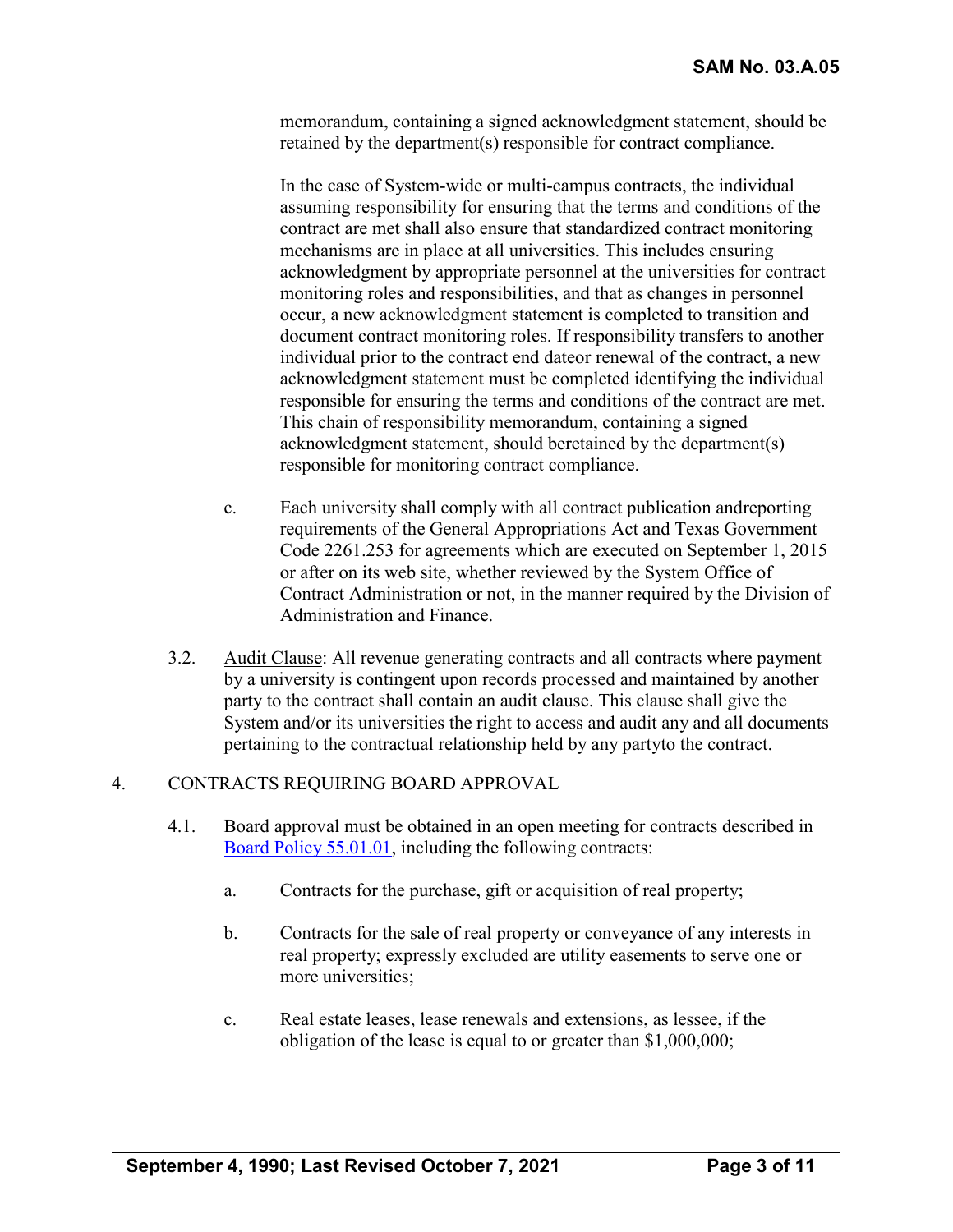- d. Oil and gas leases with an expected bonus exceeding \$100,000;
- e. Banking agreements for financial institutions which serve as primary depositories for operating or investment purposes of the System or any of the universities;
- f. Any single procurement or revenue contract for construction, equipment, goods and/or services, not specified above, that is expected to exceed \$1,000,000;
- g. Any extension, modification, or renewal of an existing contract that would cause the revised aggregate contract amount to exceed \$1,000,000, or that increases the value of a contract already approved by the Board by over 25%;
- h. Any series of contracts that are initiated in the same department for the same goods or services with the same party within a fiscal year, that if combined in one contract, would require Board approval; and
- i. Any other contract the Board might designate as having significant importance to require Board approval.
- 4.2. The Board holds four regularly scheduled meetings per year. The current meetings schedule can be accessed at [http://www.uhsystem.edu/board-of](https://uhsystem.edu/board-of-regents/meetings/index.php)[regents/meetings/index.php.](https://uhsystem.edu/board-of-regents/meetings/index.php) With the exception of Division of Research and Intellectual Property contracts, in order to submit a contract for Board approval, each university must send the contract with a completed Board of Regents' Agenda Cover Sheet to the Office of the Senior Vice Chancellor for Administration and Finance. The template for the Board of Regents' Agenda Cover Sheet may be obtained from the Board of Regents' Office.

## 5. PROCEDURES FOR CONTRACTS REQUIRING BOARD APPROVAL

- 5.1. The Chancellor shall execute all contracts approved by the Board.
- 5.2. All delegations of contracting authority must be made in writing, approved by the Chancellor, and filed with the Board as well as with the System Office of Contract Administration by September 1 of each fiscal year in which they will be effective. No employee, officer or agent of the System shall have the authority to execute contracts unless expressly delegated such authority pursuant to this document.
- 5.3. All contracts requiring Board approval must be reviewed and approved by the System Office of General Counsel before execution.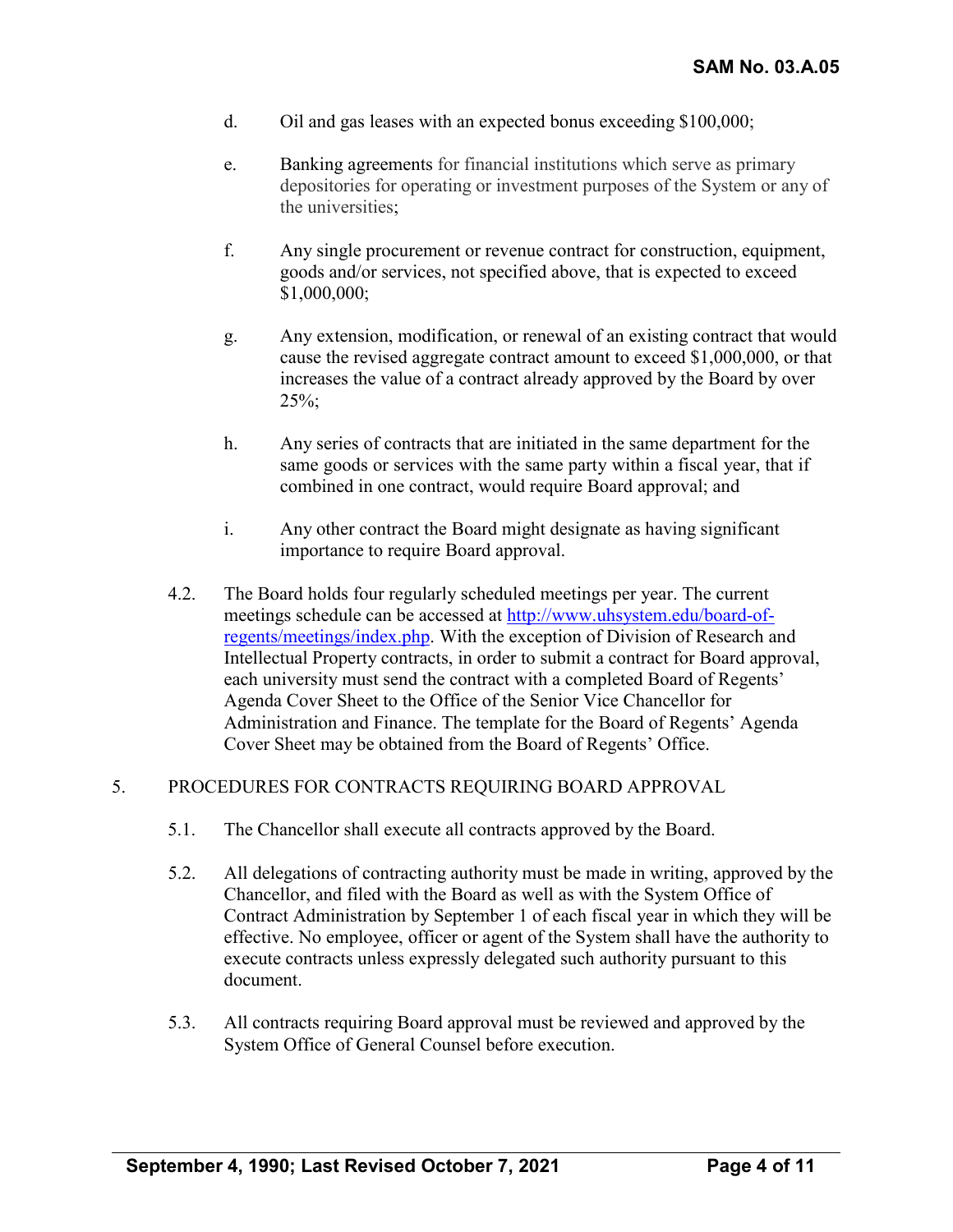- 5.4. In the event of a bona fide emergency, as declared by the Chairman of the Board upon consultation with the Chancellor, the Chancellor may execute a contract that would otherwise require Board approval. The Chancellor must then submit the contract to the Board for ratification at its next regular meeting.
- 5.5. The university Purchasing Director must verify in writing that the solicitation, procurement method, and contractor selection process are in accordance with state law and university policy for any contract over \$5,000,000 that is executed on September 1, 2015 or after, and will report any potential issues about the solicitation, procurement method, or contract selection process for these contracts to the Board of Regents.
- 5.6. Each university shall monitor all procurement contracts over \$1,000,000 executed on September 1, 2015 or after, which are considered contracts that require enhanced performance monitoring, for compliance with terms during the term for such contracts and shall provide reporting of such in the manner required by the Division of Administration and Finance.

## 6. DELEGATION OF AUTHORITY FOR CONTRACTS NOT REQUIRING BOARD APPROVAL

- 6.1. Each President or President's designee may negotiate, execute, and administer all contracts and related legal documents that do not require Board approval, except as otherwise noted in this section. No President or President's designee shall have authority to execute contracts unless expressly delegated such authority pursuant to this policy.
- 6.2. All contracts must be reviewed and approved as to form by the System Office of General Counsel before execution. However, the System Office of General Counsel has approved standard contracts for use which would not require additional review and approval if there are no modifications to the standard form and:
	- a. The amount of the contract is \$50,000 or less and is for acquisition of goods and/or services or is a revenue-generating contract; or
	- b. The amount of the contract is \$100,000 or less for construction or maintenance related matters managed by the System Office of Facilities, Planning and Construction or managed by a university's department responsible for facilities management (including Change Orders).
- 6.3. Each President or President's designee, delegated the authority described in Section 6.1., may execute the following contracts when the total budget is not expected to exceed \$300,000:
	- a. Contracts for new construction;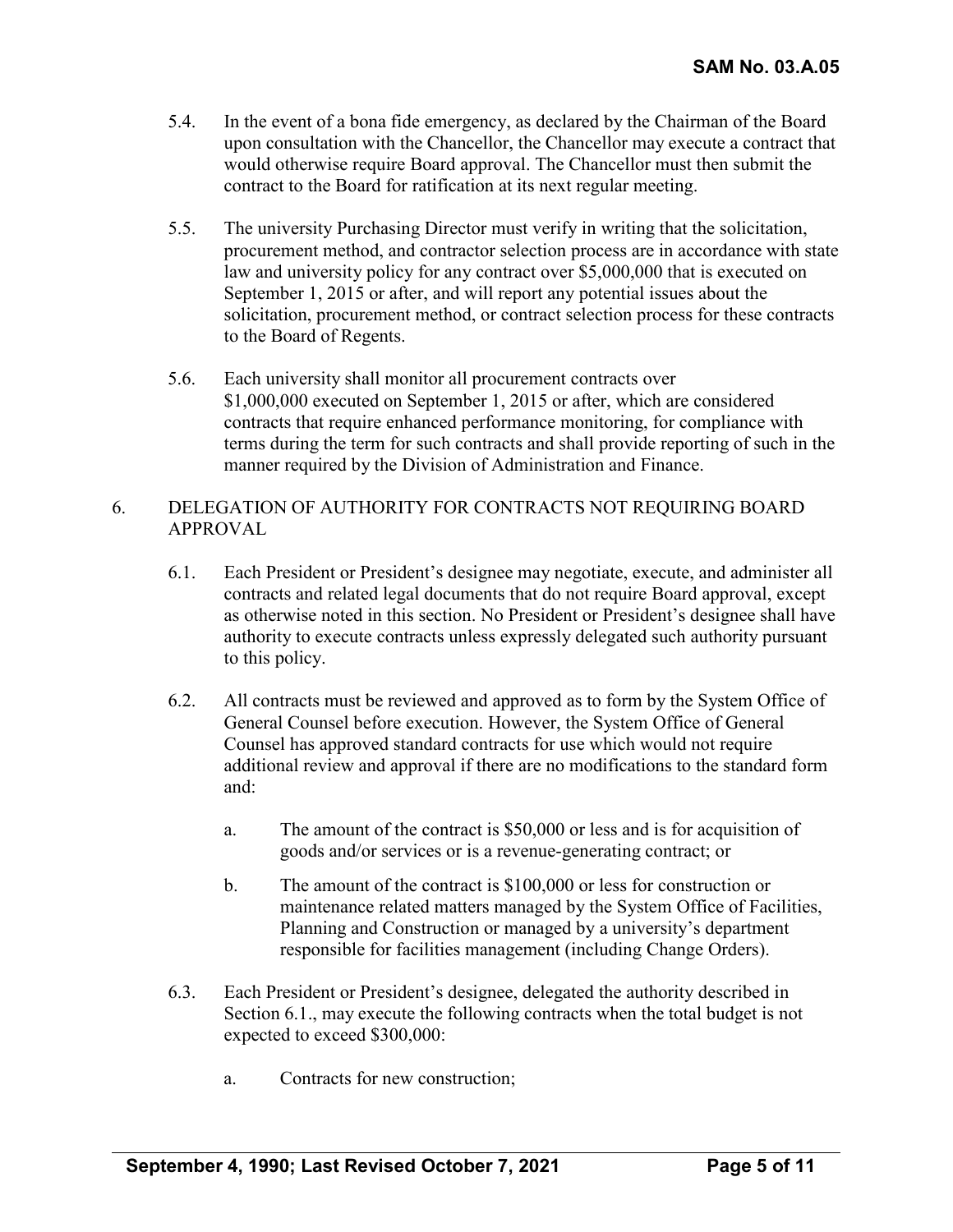- b. Contracts for repair and rehabilitation;
- c. Contracts for furnishings and equipment related to new construction or repair and rehabilitation;
- d. Contracts for architects, engineers and general contractors supporting projects noted in this Section a.-c. above;
- e. Contracts for professional services firms relating to testing, environmental issues and HVAC systems supporting projects noted in this Section a.-c. above, or
- f. Other contracts not expected to exceed \$300,000, except for contracts described in Section 6.8 below.
- 6.4. All contracts from \$300,000 to \$500,000 shall be approved by the Senior Vice Chancellor for Administration and Finance. Contracts greater than \$500,000 require the approval of the Chancellor; Senior Vice Chancellor for Administration and Finance; university President (if appropriate); university Chief Financial Officer (if appropriate); and(in the case of construction contracts) the Associate Vice Chancellor for Facilities/Construction Management. Furthermore, all contracts greater than \$500,000 must be signed by the Chancellor or their designee.
- 6.5. Contracts greater than \$1 million must be approved by the Chancellor, following approval by the Board.
- 6.6. The Senior Vice Chancellor for Administration and Finance shallpresent for approval to the Board projects for new construction or major repair and rehabilitation of buildings and facilities consistent with [Board Policy 53.04.](http://www.uhsystem.edu/board-of-regents/policies/index.php#SectionVI) In such cases, the Board will be presented with the project, budget, schedule and,if applicable, a program and schematic design. Once a project is approved, the Chancellor or their designee is authorized to negotiate and execute all appropriate contracts and easements required to accomplish the project, provided it is within the approved scope and budget of the project.
- 6.7. When total project costs of a new construction and/or renovation project are \$300,000 or less, each university shall ensure that all plans, specifications and bidding documents are reviewed for compliance with applicable state laws prior to being released for bidding. When total project costsare greater than \$300,000, the System FP&C Department shall manage the projects. This includes the review of all plans, specifications and bidding documents for compliance with applicable state laws prior to being released for bidding.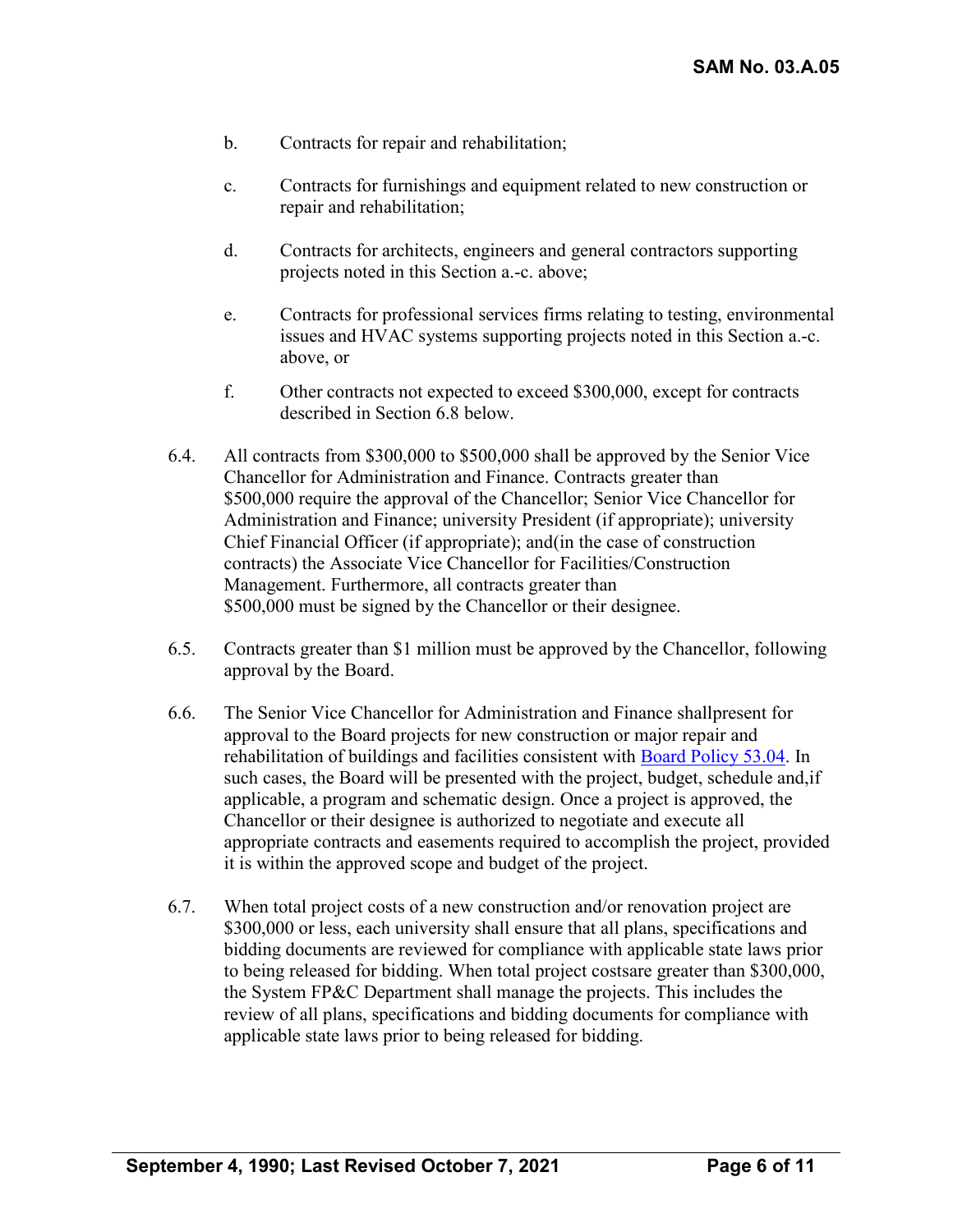- 6.8. The following contracts must be routed through the System Office of General Counsel for review and approval prior to the Chancellor's approval and execution. Delegated authority is not given to the university Presidents in this regard.
	- a. Contracts for the purchase, gift or acquisition of real property;
	- b. Contracts for the sale of real property or conveyance of any rights in real property;
	- c. Contracts for real estate leases, lease renewals and extensions, as lessor or lessee; and
	- d. All other real estate transactions.
- 6.9. Each President has, or may delegate, the authority to negotiate, execute, and administer all contracts and grants pertaining to sponsored activities, including externally-funded research contracts, cooperative agreements, joint research projects and similar agreements. The presidents must annually report a list of such contracts exceeding \$1,000,000 to the Board as an information item.

# 7. SPECIAL CONTRACTING REQUIREMENTS

- 7.1. Competitive Procurement Requirements:
	- a. The System and its universities may acquire goods or servicesby the method that provides the best value to the institution, including
		- Competitive bidding;
		- Competitive sealed proposals;
		- A catalog purchase;
		- A group purchasing program; or
		- An open market contract.
	- b. The following criteria shall be considered in determining best value:
		- The purchase price;
		- The reputation of the vendor and of the vendor's goods or service;
		- The quality of the vendor's goods or services;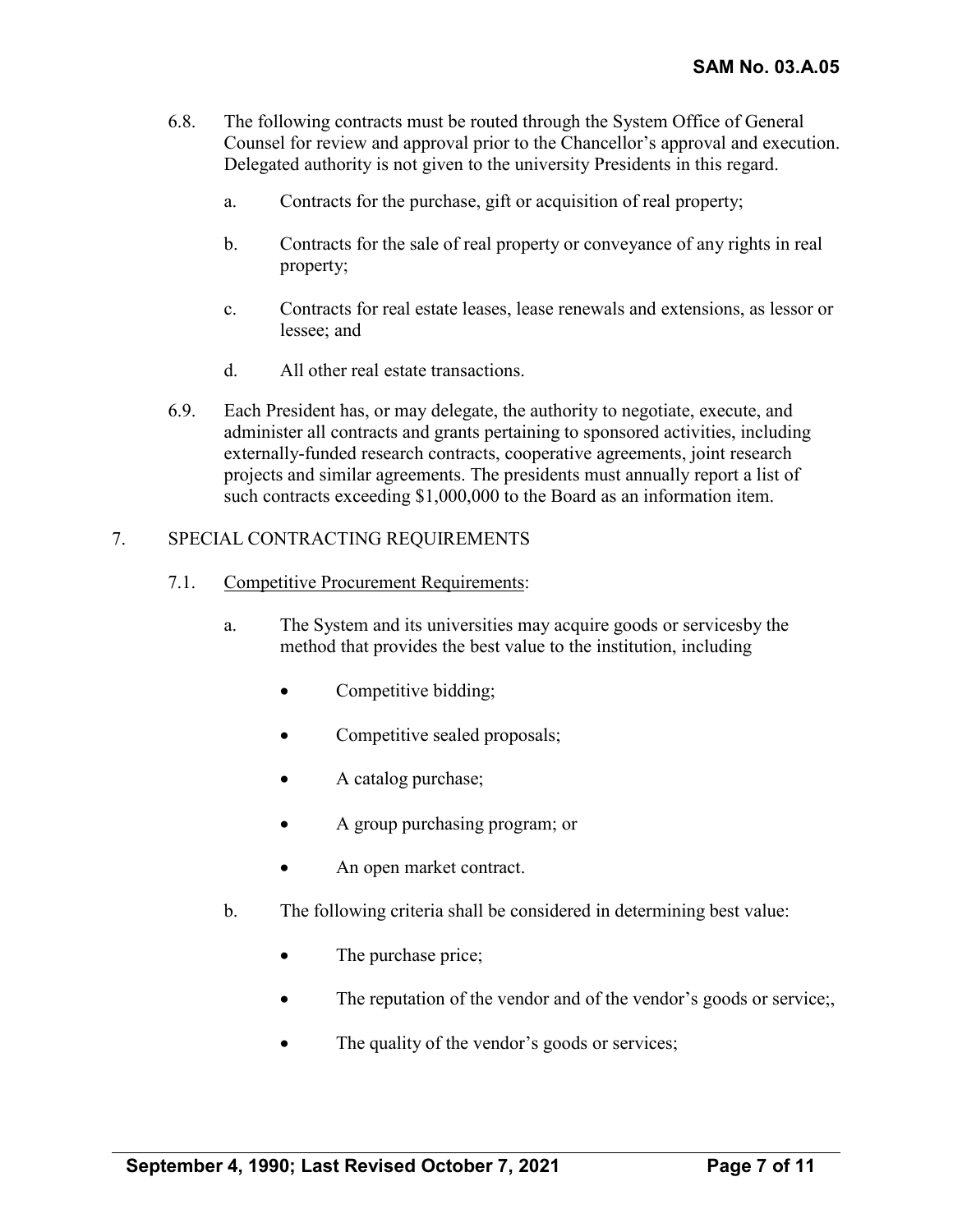- The extent to which the goods or services meet the institution's needs;
- The vendor's past relationship with the institution;
- The impact on the ability of the institution to comply with laws and rules relating to historically underutilized businesses and to the procurement of goods and services for persons with disabilities;
- The long-term cost to the institution of acquiring the vendor's goods or services;
- Any other relevant factor that a private business entity would consider in selecting a vendor; and
- The use of material in construction or repair to real property that is not proprietary to a single vendor unless the institution provides written justification in the request for bids for use of the unique material specified.
- c. The following additional criteria shall be considered in determining best value:
	- A vendor proposal must meet the requirements of the institution's solicitation document; and
	- A vendor proposal that is non-responsive to the criteria set forth in the institution's solicitation document shall be rejected.
- 7.2. Lease of Space by a University Unit: The Chancellor must approve all leases, regardless of the source of funding.

An originating unit desiring to lease space should anticipate working with the System Office of Real Estate Services and the System Office of General Counsel, after obtaining approval of the Chancellor as noted in Section 6.8.c. With respect to the foregoing, an originating unit must confirm the source of funds before submission of the lease.

- 7.3. Professional Services Contracts: See [Texas Government](http://www.statutes.legis.state.tx.us/Docs/GV/htm/GV.2254.htm) Code, Chapter 2254.
	- a. Professional Services: State law requires that selection and award of contracts for professional services be based on (a) the professional's demonstrated competence, (b) the professional's qualifications for the type of services to be performed, and (c) a fair and reasonable price, rather than on the basis of competitive bids.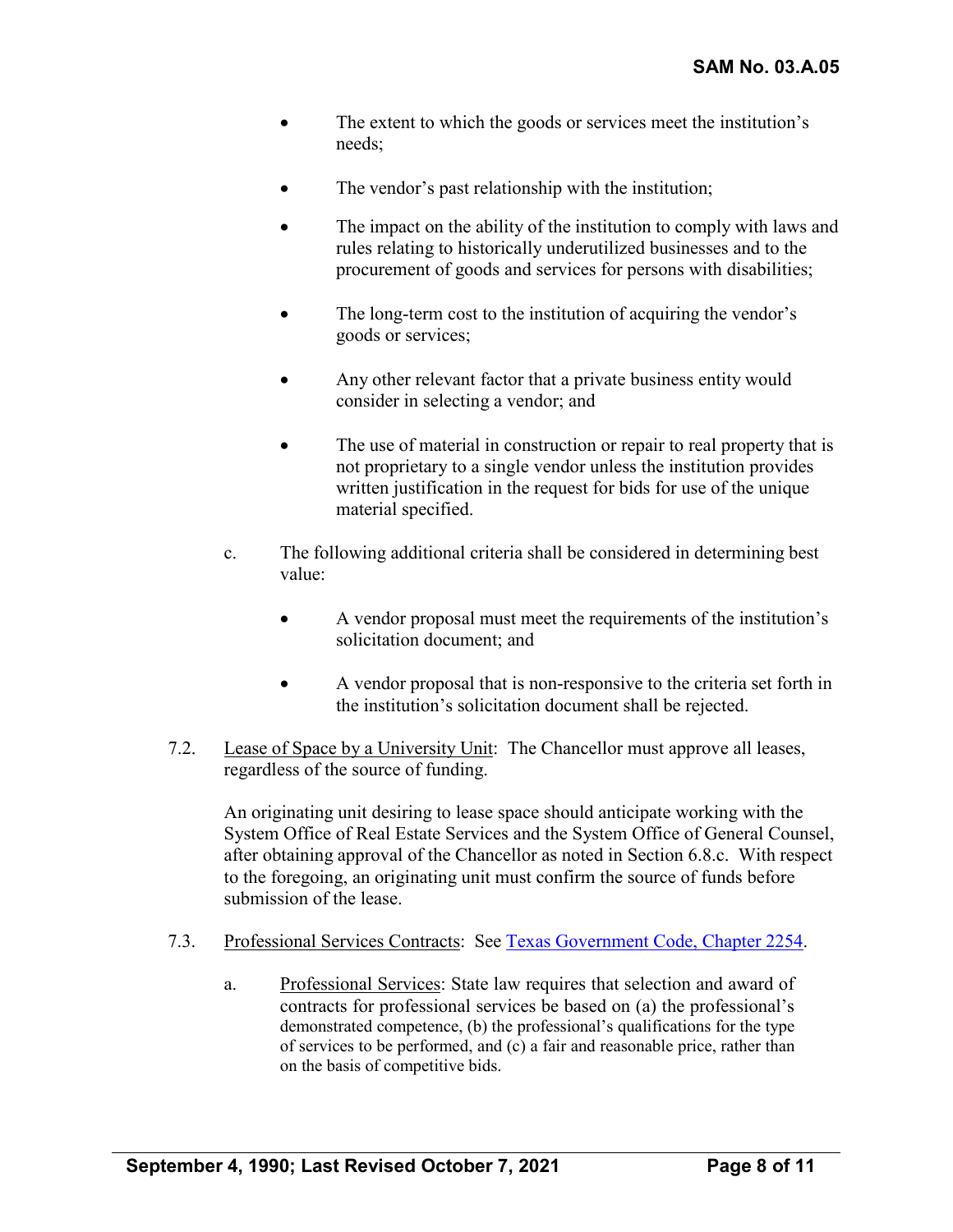- b. State Agency Reporting:
	- 1. Professional Services: Each university is required by the Legislative Budget Board (LBB) by directive letter dated August 2014 and by law to provide written notice to the LBB not later than the 10th day after the date on which the university enters into contracts for professional services, other than contracts for physician or optometric services, valued at over \$14,000, including an amendment, modification, renewal, or extension of the contract (Texas [Government Code, §2254.006\)](http://www.statutes.legis.state.tx.us/Docs/GV/htm/GV.2254.htm#2254.006).
- c. Yearly Report to the Board of Regents: The Associate Vice Chancellor for Administration, in consultation with the Associate Vice Chancellor for Finance, shall compile a report of all contracts for consulting or professional services,where total compensation from System-wide sources to a single entity exceeded \$250,000 during the fiscal year, for submission by the SeniorVice Chancellor for Administration and Finance to the Board of Regents at the first meeting of the next subsequent fiscal year(refer to [Board Policy](http://www.uhsystem.edu/board-of-regents/policies/index.php#SectionVI) 55.01.4).
- 7.4. Construction Contracts: Each university is required by law to provide written notice to the Legislative Budget Board (LBB) not later than the  $10<sup>th</sup>$  day after the date on which the university enters into contracts for construction projects valued at over \$14,000, including an amendment, modification, renewal, or extension of the contract (see Texas Government [Code §2166.2551\)](http://www.statutes.legis.state.tx.us/Docs/GV/htm/GV.2166.htm#2166.2551).
- 7.5. Revenue-Generating Contracts: All contractual transactions for which revenues will be generated for the university and/or any unit of the university must comply with requirements set forth in this document, including review by the Associate Vice Chancellor for Finance (or designee at each university), the Associate Vice Chancellor for Administration (or designee at each university), and the University of Houston Tax Executive Director and Purchasing Director (only for revenue contracts over \$50,000, andsuch review should occur prior to submission of the contract to the System Officeof Contract Administration), review by the System Office of Contract Administration, processing by the applicable contracting office, and execution by the appropriate university official. University units are authorized to arrange for contractual opportunities that generate revenue, if the transaction is directly related to furthering the university's educational, research, extension, and public service or campus support functions.
- 7.6. Contracts for Legal Services: Originating units cannot initiate contracts for legal services. All contracts for legal services are initiated only by the System Office of General Counsel and only after approval has been obtained from the Office of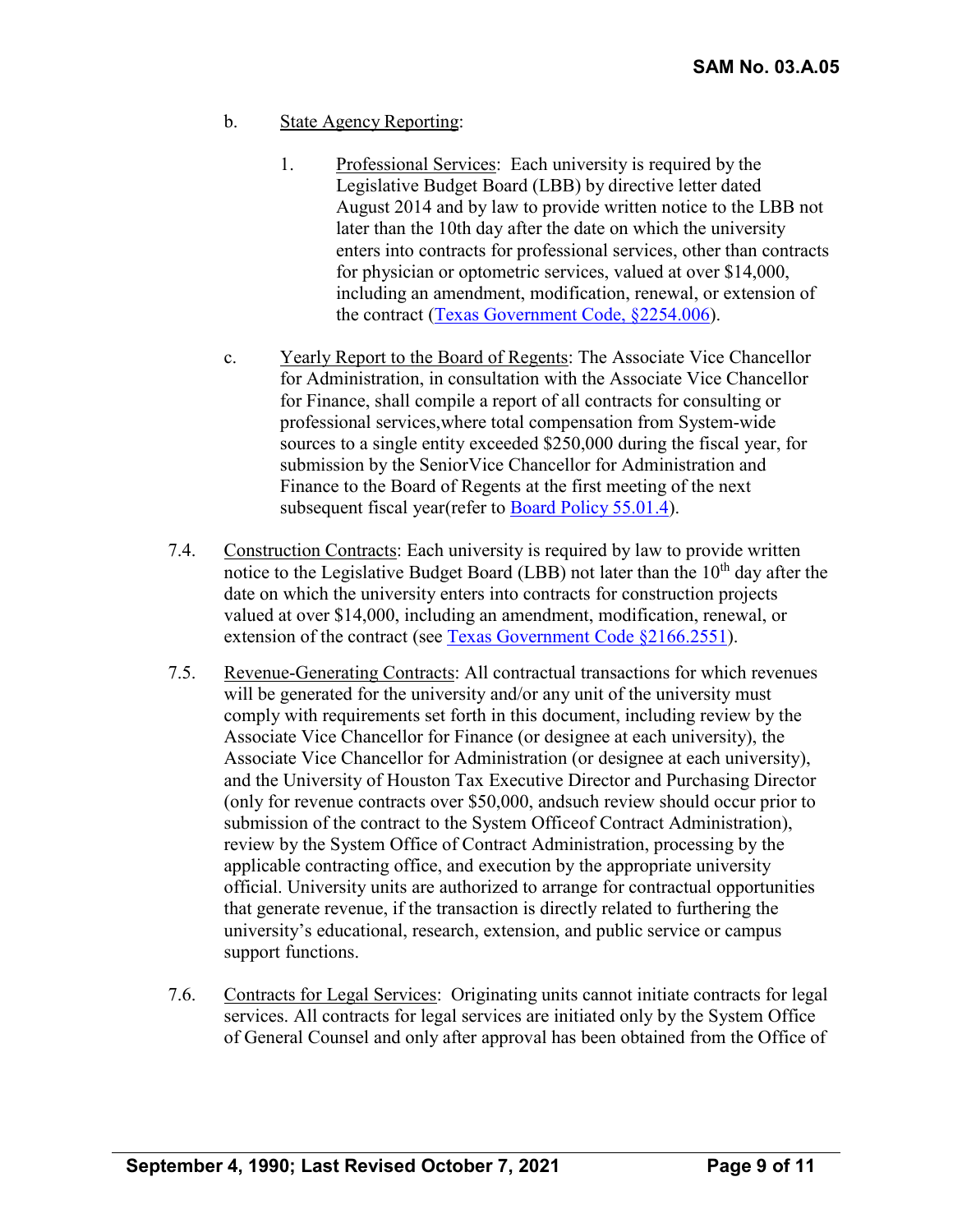the Attorney General for the State of Texas (refer to [SAM 01.D.02, Employment](https://uhsystem.edu/compliance-ethics/_docs/sam/01/1d2.pdf) of Outside [Legal Counsel\)](https://uhsystem.edu/compliance-ethics/_docs/sam/01/1d2.pdf).

- 7.7. Contracts for Major Information Systems: The university is required by law [\(Texas Government Code §2054.008\)](http://www.statutes.legis.state.tx.us/Docs/GV/htm/GV.2054.htm#2054.008) to provide written notice to the LBB, not later than the 10th day after the date on which the universityenters into a contract for a major information system. For purposes of such reporting, a "major information system" includes:
	- a. One or more computers that, in the aggregate, cost more than \$1,000,000;
	- b. A service related to computers, including computer software, that costs more than \$1,000,000; and
	- c. A telecommunications apparatus or device that serves as a voice, data, or video communications network for transmitting, switching, routing, multiplexing, modulating, amplifying, or receiving signals on the network and costs more than \$1,000,000.
- 7.8. Electronic State Business Daily (ESBD): The System and its universities will post notification on the ESBD of formal procurement solicitations for which the agency expects to pay more than \$25,000, when anynon-federal funds will be used to pay for the contract and more than \$150,000 when only federal funds will be used to pay for the contract. The ESBD can beaccessed at [http://www.txsmartbuy.com/sp.](http://www.txsmartbuy.com/sp) A unit that desires to post notification should contact the appropriate contracting office and/or the university Purchasing Department for assistance with ESBD posting requirements.
- 7.9. Vendor Identification: The university shall report to the Texas Officeof the Comptroller each vendor who is indebted to the State or has a tax delinquency. The report must contain information and be submitted in a manner and frequency required by the Texas Office of the Comptroller. The contracting unit must obtain the needed vendor information by accessing the Texas Office of the Comptroller at [https://www.comptroller.texas.gov/;](https://www.comptroller.texas.gov/) or by contacting the appropriate contracting office and/or the Purchasing Department.
- 7.10. Agreements With Other State and Local Government Entities: The System and universities may contract with another state agency for the provisionof necessary and authorized services and resources by Interagency Agreement subject to the requirements of this policy. Assistance may be requested from the appropriate contracting office and/or the System Office of Contract Administration.
- 7.11. Contracting With Historically Underutilized Businesses (HUBs): The System and universities will comply fully with the letter and spirit of